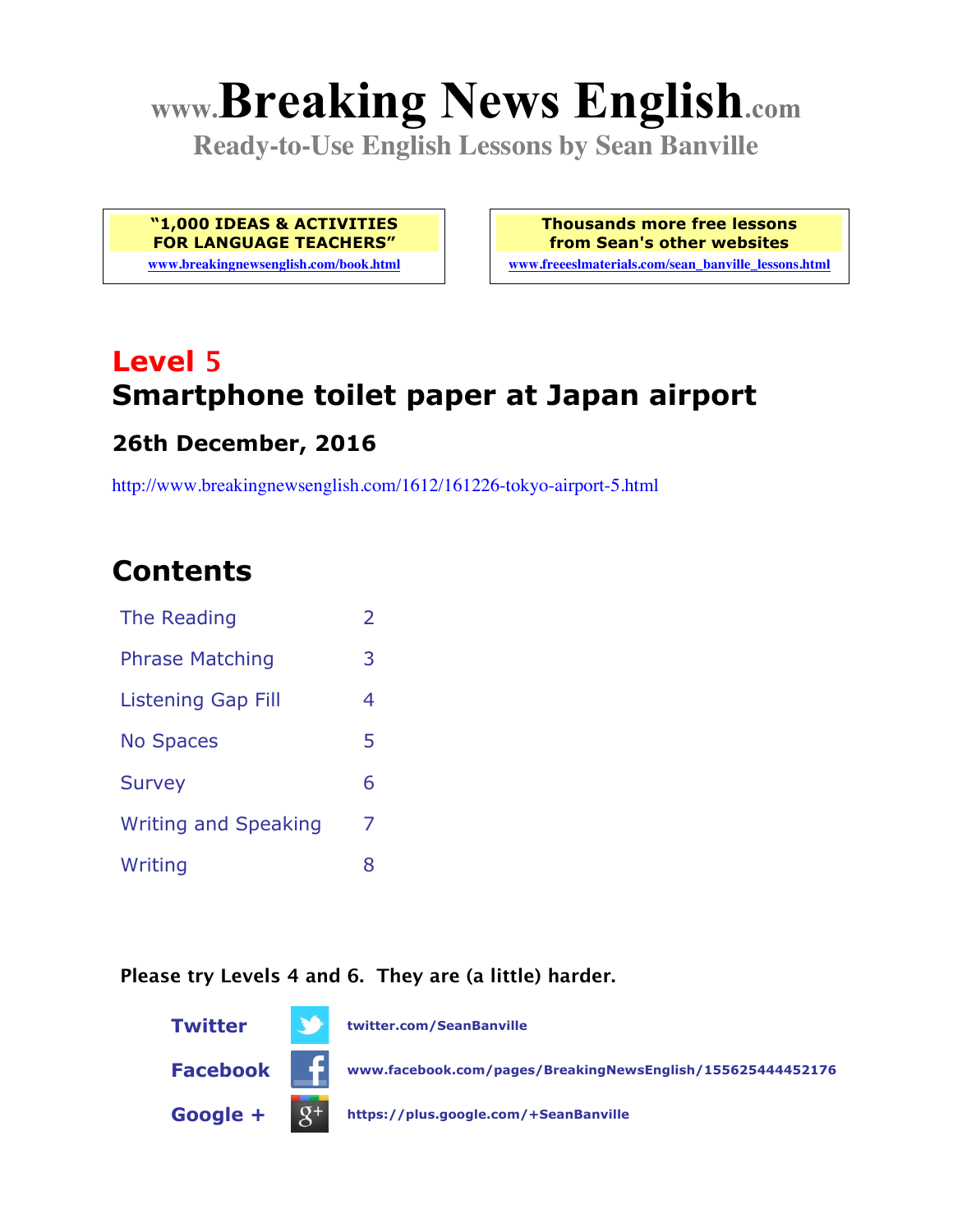### **THE READING**

From http://www.breakingnewsenglish.com/1612/161226-tokyo-airport-5.html

Tokyo's Narita International Airport has taken toilet cleanliness to a new level. There is now "toilet paper" for smartphones in the public lavatories. Passengers are encouraged to use the special wipes to disinfect their mobile phones. It is the idea of the Japanese mobile phone giant NTT Docomo. It also paid for the wipes to be put next to the regular toilet paper holder in 86 cubicles at the airport. An NTT YouTube video said toilet seats are usually more hygienic than smartphones. It said: "There are more than five times the germs on a smartphone screen as compared to a toilet seat."

Japan is a world leader in toilet technology. It has the most high-tech toilets in the world. Many Japanese homes have toilets that have innovative flushing, warm seats, automated bidets, and lids that automatically rise when you enter the toilet. There is also a gadget that produces loud flushing sounds to hide embarrassing "toilet noises". NTT made a twominute instructional video for tourists on how to use the smartphone toilet paper correctly. It also shows how to use Japan's toilets. NTT said it wanted to make sure, "foreign tourists could enjoy their travel hygienically".

Sources: http://www.**bbc.com**/news/world-asia-38412707 http://www.**digitaltrends.com**/cool-tech/smartphone-toilet-paper-2/ https://www.**theguardian.com**/world/2016/dec/22/swipe-right-toilet-paper-for-smartphonestested-out-in-japanese-airport-bathrooms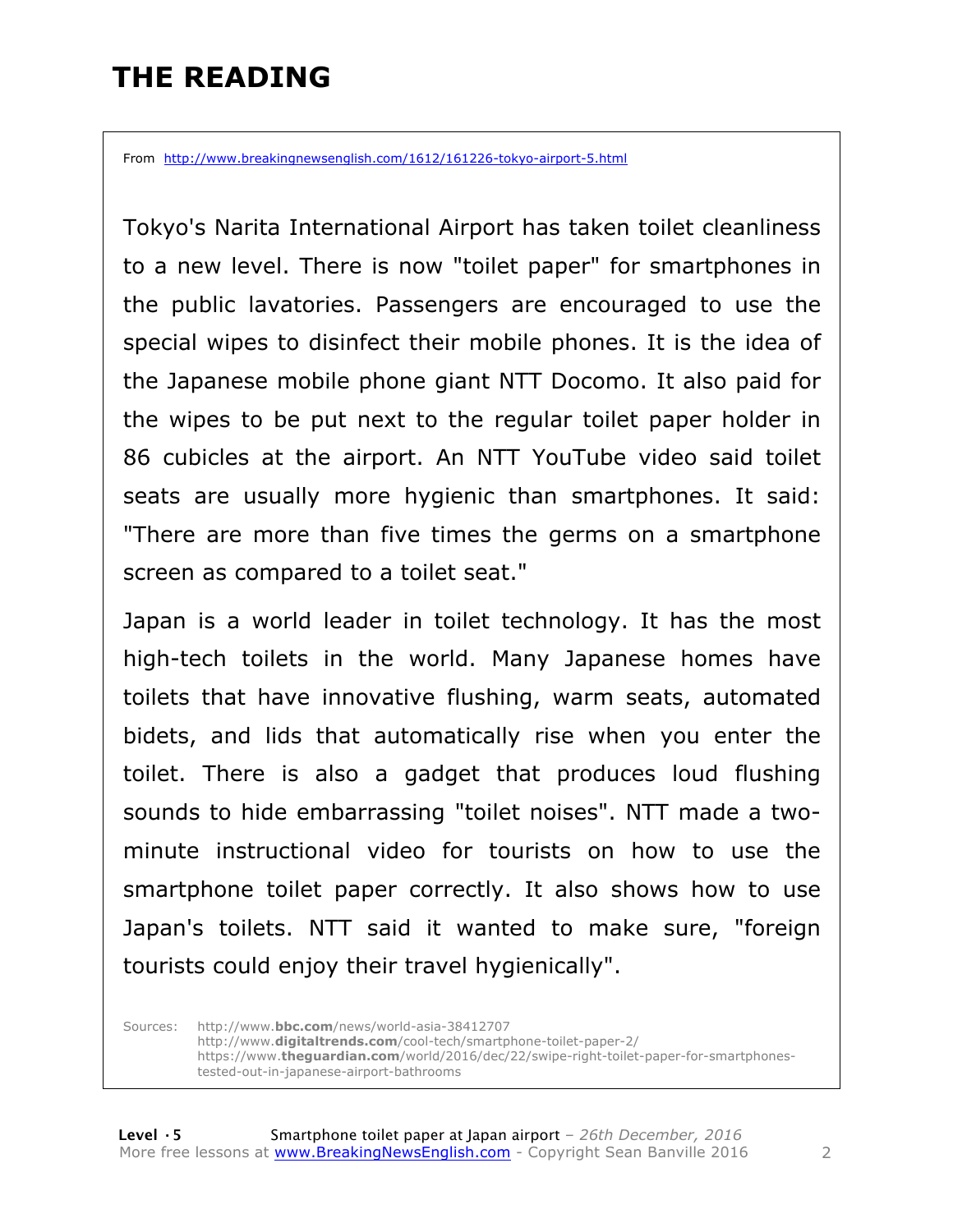### **PHRASE MATCHING**

From http://www.breakingnewsenglish.com/1612/161226-tokyo-airport-5.html

#### **PARAGRAPH ONE:**

- 1. taken toilet cleanliness
- 2. public
- 3. use the special wipes to disinfect
- 4. the Japanese mobile phone
- 5. next to the regular toilet
- 6. 86 cubicles
- 7. toilet seats are usually
- 8. more than five

#### **PARAGRAPH TWO:**

- 1. Japan is a world leader in
- 2. It has the most high-tech
- 3. lids that automatically
- 4. a gadget that produces loud
- 5. hide embarrassing
- 6. a two-minute instructional
- 7. how to use the smartphone
- 8. foreign tourists could enjoy
- a. giant NTT Docomo
- b. more hygienic
- c. lavatories
- d. times the germs
- e. to a new level
- f. their mobile phones
- g. at the airport
- h. paper holder

- a. video for tourists
- b. their travel
- c. flushing sounds
- d. toilets in the world
- e. toilet paper correctly
- f. toilet technology
- g. rise
- h. "toilet noises"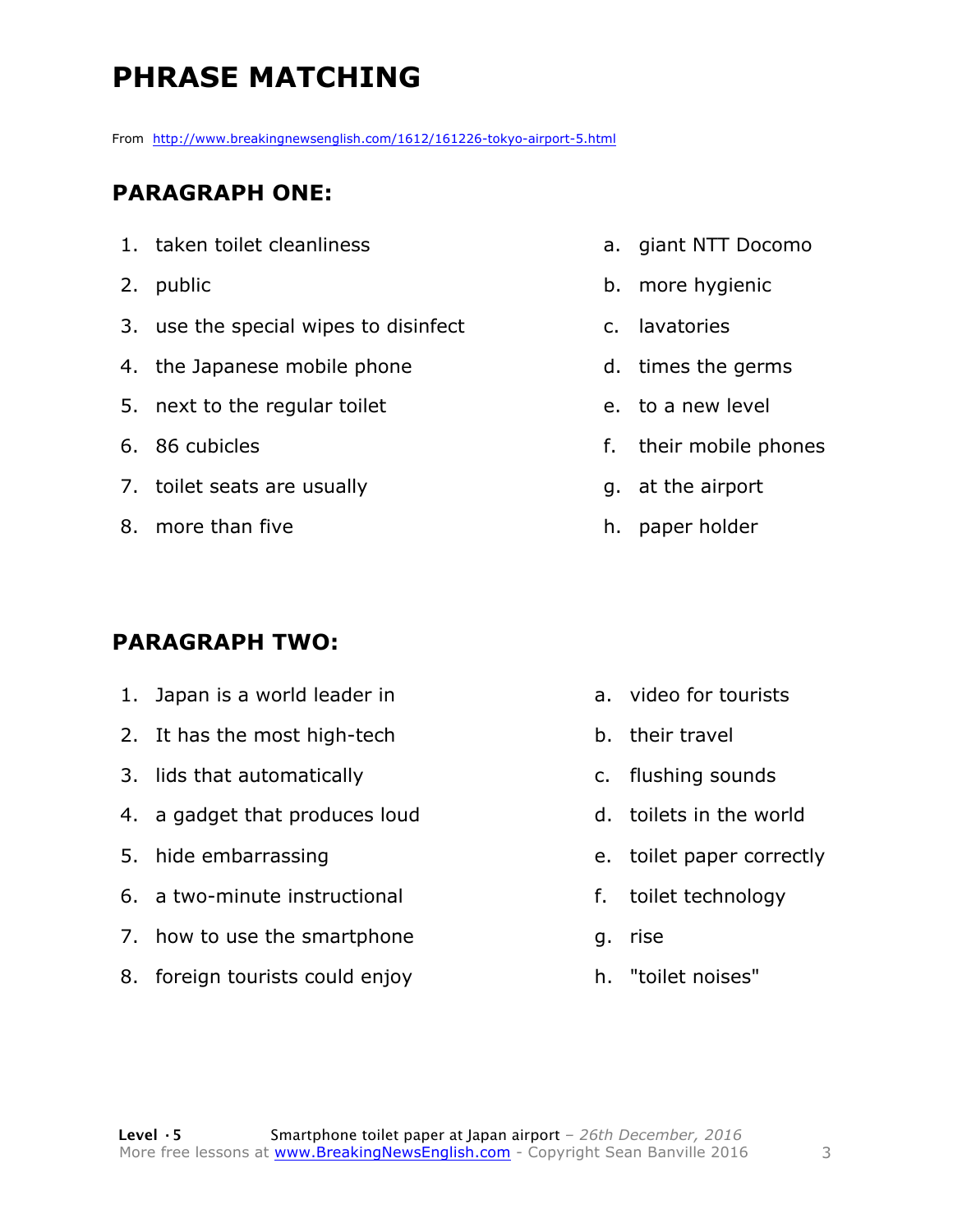### **LISTEN AND FILL IN THE GAPS**

From http://www.breakingnewsenglish.com/1612/161226-tokyo-airport-5.html

Tokyo's Narita International Airport has taken (1) \_\_\_\_\_\_\_\_\_\_\_\_\_\_\_\_\_\_\_ to a new level. There is now "toilet paper" for smartphones in the public lavatories. Passengers (2) \_\_\_\_\_\_\_\_\_\_\_\_\_\_\_\_\_\_\_\_\_\_\_ to use the special wipes to disinfect their mobile phones. It is the idea of the Japanese mobile phone giant NTT Docomo. It also paid  $(3)$  \_\_\_\_\_\_\_\_\_\_\_\_\_\_\_\_\_\_\_\_\_\_ be put next to the regular toilet paper holder (4) \_\_\_\_\_\_\_\_\_\_\_\_\_\_\_\_\_\_\_\_\_\_\_\_\_ at the airport. An NTT YouTube video said toilet seats (5) \_\_\_\_\_\_\_\_\_\_\_\_\_\_\_\_\_\_\_\_\_\_ hygienic than smartphones. It said: "There are more than five times the germs on a smartphone screen (6) \_\_\_\_\_\_\_\_\_\_\_\_\_\_\_\_\_\_\_ a toilet seat."

Japan is (7) \_\_\_\_\_\_\_\_\_\_\_\_\_\_\_\_\_\_\_\_\_\_\_\_ toilet technology. It has the most hightech toilets in the world. Many Japanese homes have toilets that have (8) \_\_\_\_\_\_\_\_\_\_\_\_\_\_\_\_\_\_\_, warm seats, automated bidets, and lids that (9) When you enter the toilet. There is also a gadget that produces loud flushing sounds to (10) \_\_\_\_\_\_\_\_\_\_\_\_\_\_\_\_\_\_\_\_\_\_\_ "toilet noises". NTT made a two-(11) \_\_\_\_\_\_\_\_\_\_\_\_\_\_\_\_\_\_\_\_\_\_\_ video for tourists on how to use the smartphone toilet paper correctly. It also shows how to use Japan's toilets. NTT said it wanted to make sure, "foreign tourists could (12) hygienically".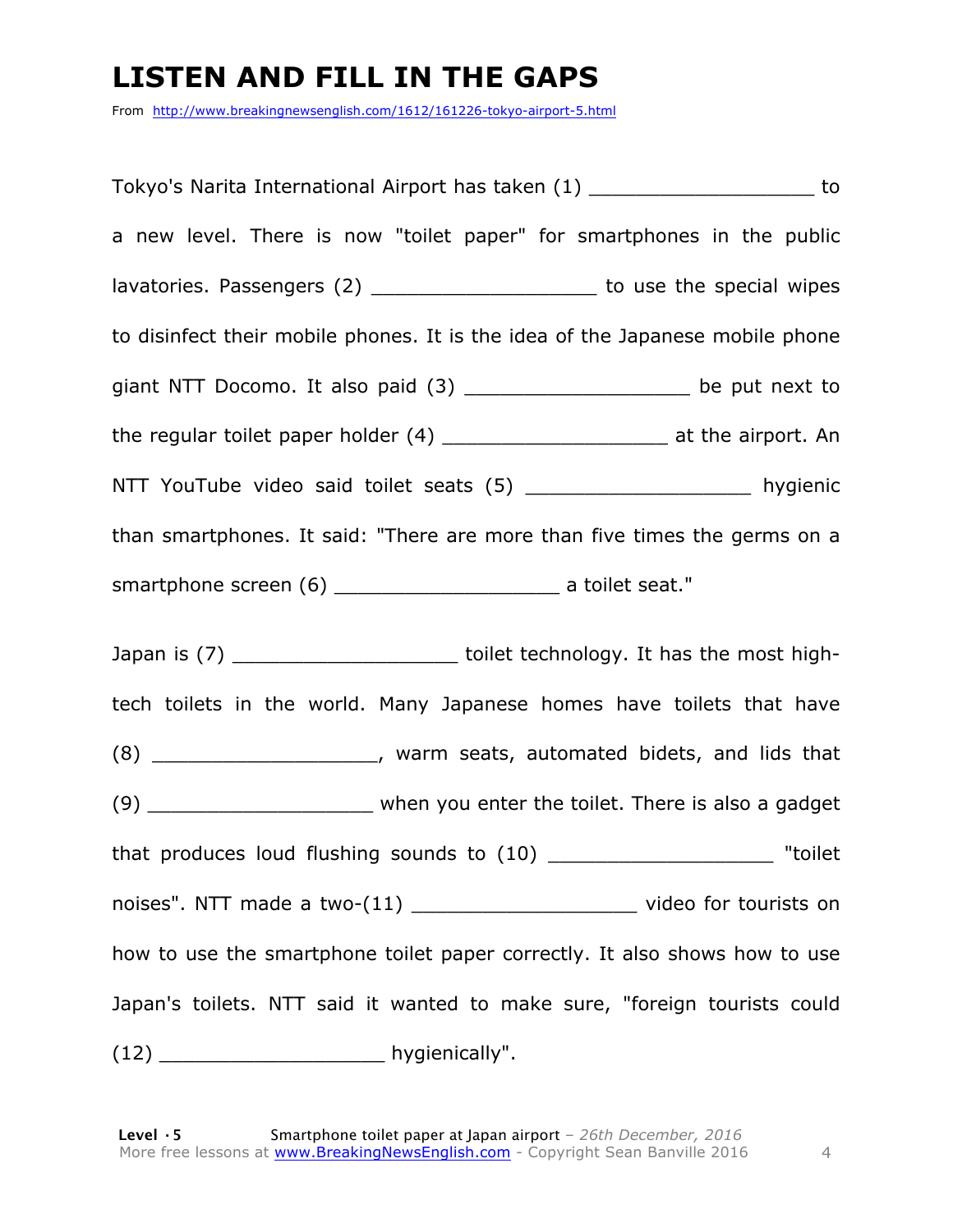### **PUT A SLASH ( / )WHERE THE SPACES ARE**

From http://www.breakingnewsenglish.com/1612/161226-tokyo-airport-5.html

Tokyo'sNaritaInternationalAirporthastakentoiletcleanlinesstoanewl evel.Thereisnow"toiletpaper"forsmartphonesinthepubliclavatories. Passengersareencouragedtousethespecialwipestodisinfecttheirmo bilephones.ItistheideaoftheJapanesemobilephonegiantNTTDocomo .Italsopaidforthewipestobeputnexttotheregulartoiletpaperholderin 86cubiclesattheairport.AnNTTYouTubevideosaidtoiletseatsareusual lymorehygienicthansmartphones.Itsaid:"Therearemorethanfivetim esthegermsonasmartphonescreenascomparedtoatoiletseat."Japani saworldleaderintoilettechnology.Ithasthemosthigh-techtoiletsint heworld.ManyJapanesehomeshavetoiletsthathaveinnovativeflushin g,warmseats,automatedbidets,andlidsthatautomaticallyrisewheny ouenterthetoilet.Thereisalsoagadgetthatproducesloudflushingsoun dstohideembarrassing"toiletnoises".NTTmadeatwo-minuteinstr uctionalvideofortouristsonhowtousethesmartphonetoiletpapercorr ectly.ItalsoshowshowtouseJapan'stoilets.NTTsaiditwantedtomakes ure,"foreigntouristscouldenjoytheirtravelhygienically".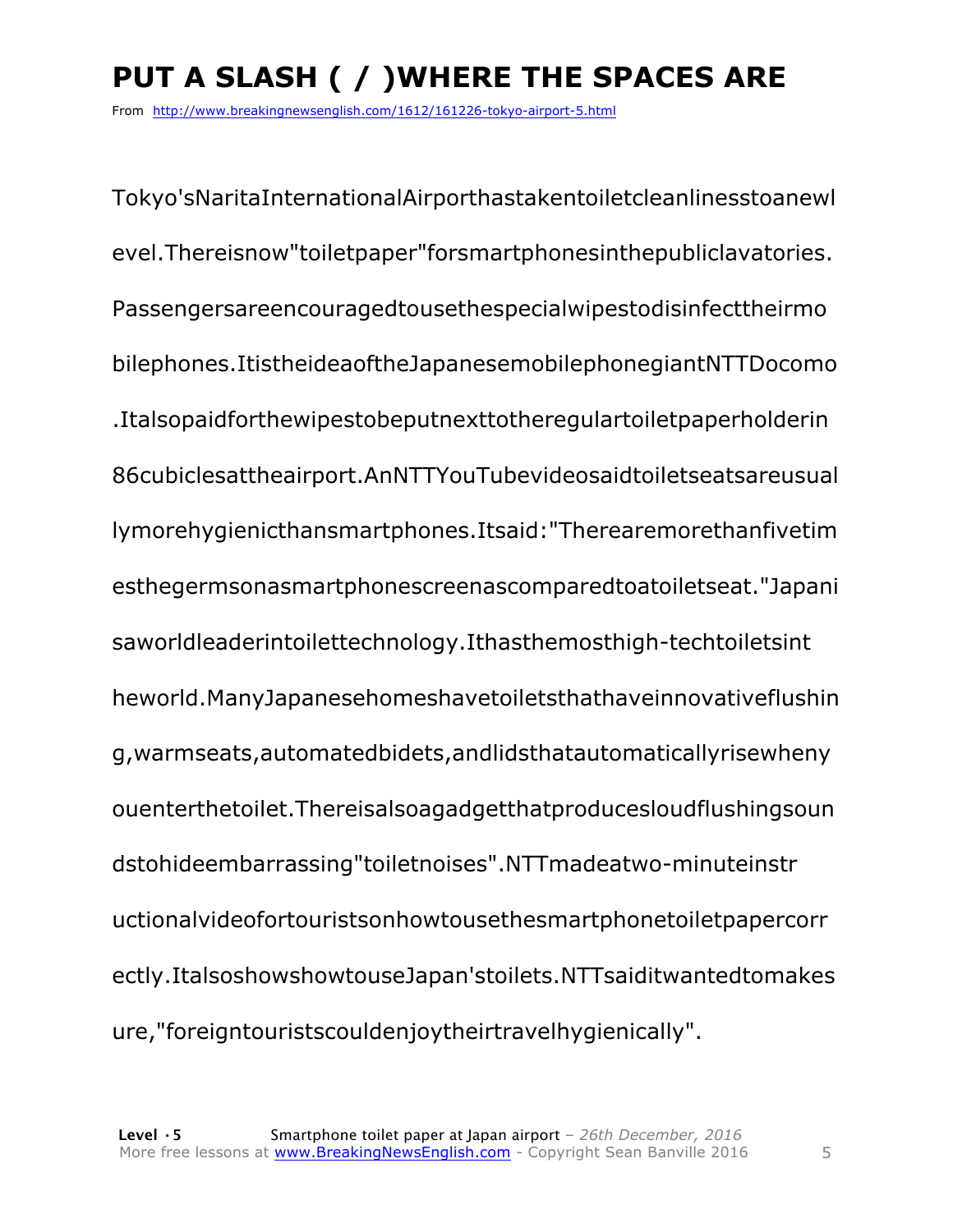### **PUBLIC TOILETS SURVEY**

From http://www.breakingnewsenglish.com/1612/161226-tokyo-airport-4.html

Write five GOOD questions about public toilets in the table. Do this in pairs. Each student must write the questions on his / her own paper.

When you have finished, interview other students. Write down their answers.

|      | STUDENT 1 | STUDENT 2 | STUDENT 3 |
|------|-----------|-----------|-----------|
| Q.1. |           |           |           |
| Q.2. |           |           |           |
| Q.3. |           |           |           |
| Q.4. |           |           |           |
| Q.5. |           |           |           |

- Now return to your original partner and share and talk about what you found out. Change partners often.
- Make mini-presentations to other groups on your findings.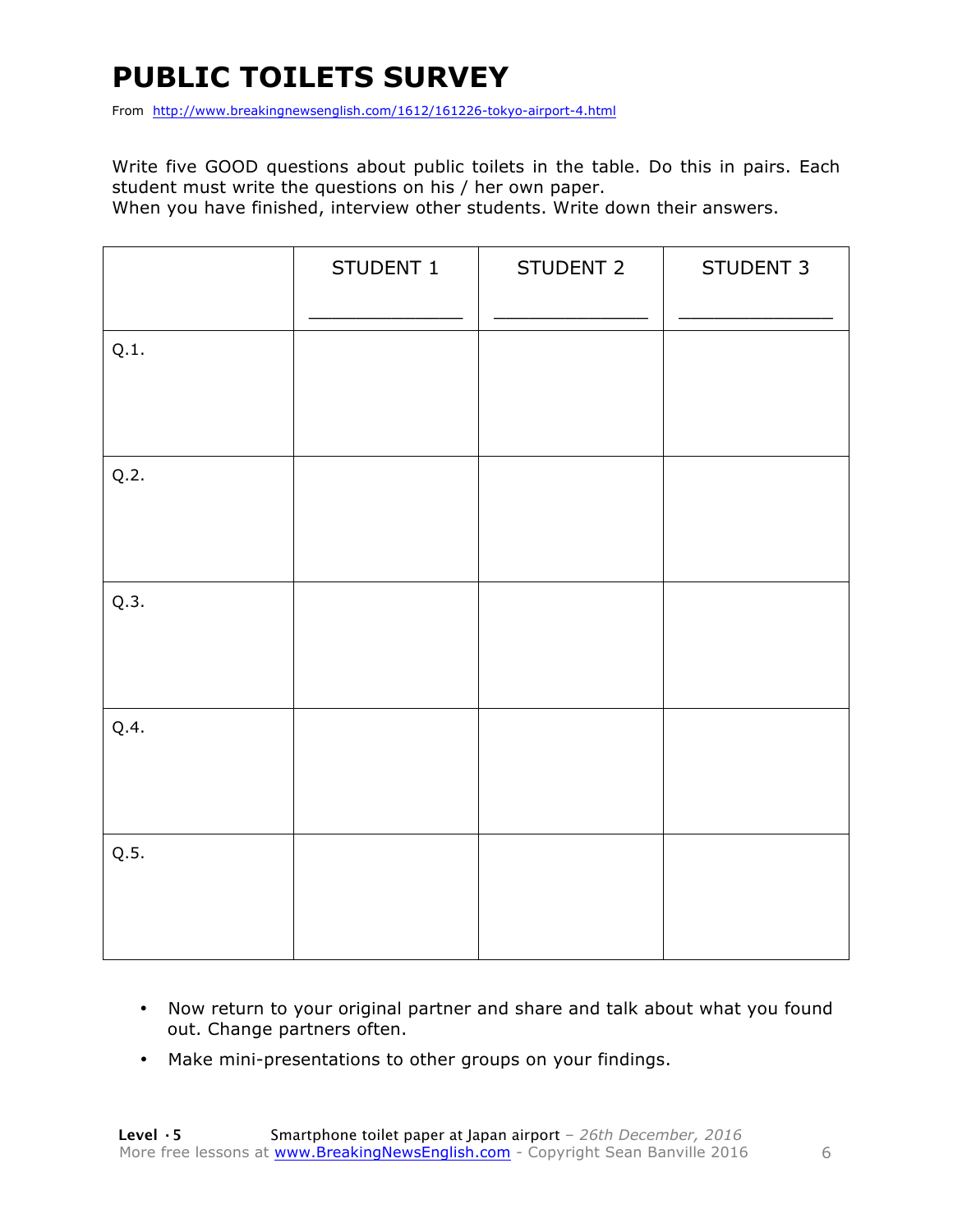### **WRITE QUESTIONS & ASK YOUR PARTNER(S)**

Student A: Do not show these to your speaking partner(s).

*Smartphone toilet paper at Japan airport – 26th December, 2016* More free lessons at www.BreakingNewsEnglish.com

### **WRITE QUESTIONS & ASK YOUR PARTNER(S)**

-----------------------------------------------------------------------------

Student B: Do not show these to your speaking partner(s).

| a) |  |  |
|----|--|--|
| b) |  |  |
| c) |  |  |
| d) |  |  |
| e) |  |  |
| f) |  |  |
|    |  |  |